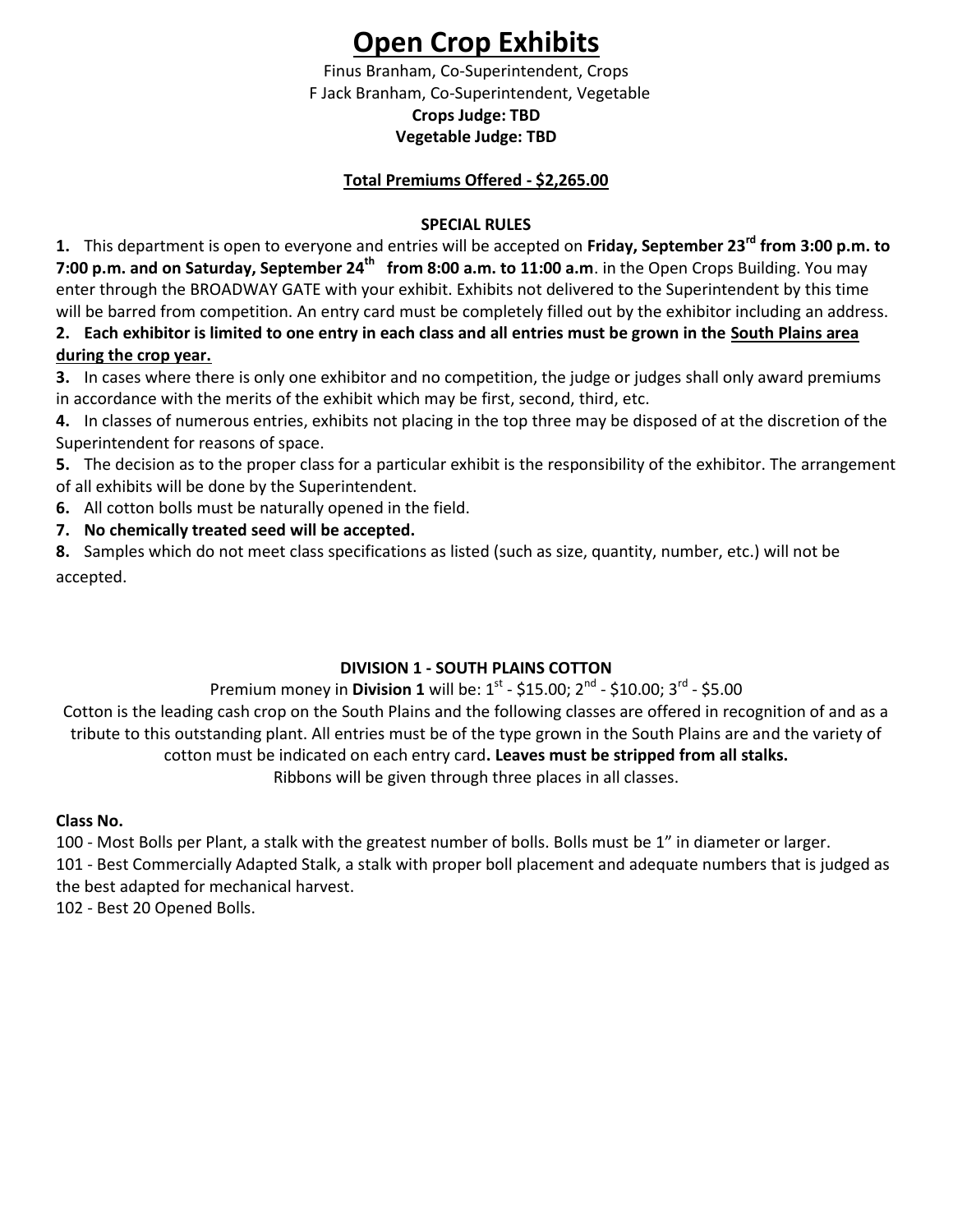#### **DIVISION 2 – GRAINS AND SEEDS**

(Each sample is to be one gallon) Premium money in Division 2 thru 9 will be as follows:  $1^{\text{st}}$  - \$6.00;  $2^{\text{nd}}$  - \$5.00,  $3^{\text{rd}}$  - \$4.00 Ribbons will be given through three places in all classes.

#### **Class No.**

| 200-Wheat                                    | 210-Cowpeas, Blackeye    | 220-Millet, Foxtail     |
|----------------------------------------------|--------------------------|-------------------------|
| 201-Oats                                     | 211-Sudangrass           | 221-Millet, Floral      |
| 202-Barley                                   | 212- Sorghum, Sweet      | 222-Triticale           |
| 203-Peanuts Spanish, in shell                | 213-Grain Sorghum, Red   | 223-Corn, Yellow        |
| 204-Peanuts, Runners, In shell               | 214-Grain Sorghum, White | 224-Corn, White         |
| 205-Peanuts, Valencia, In shell              | 215-Alfalfa              | 225-Popcorn             |
| 206-Peanuts, Virginia, in the shell          | 216-Soybeans             | 226-Cotton seed         |
| 207-Peanuts, any other variety, in the shell | $217$ -Rye               | 227-Other Seeds & Grain |
| 208-Fieldpeas (Austrian Winter & Alaskan     | 218-Sunflower, Oil       |                         |
| Fieldpea)                                    |                          |                         |
| 209-Cowpeas, (New Era, Chinese Red,          | 219-Sunflower, Non-oil   |                         |
| Braham, Whipoorwill)                         |                          |                         |

#### **DIVISION 3 – SHEAF GRAINS AND SEEDS**

Sheaf samples are to be at least 3 inches and not over 5 inches in diameter at center band**. For seed and grain entries please remove leaves.** For hay and forage entries do not remove leaves.

**Class No.**

| $300 - Wh$ eat       | 307 - Clover, sweet               | 314 - Bermuda grass, bundle   |
|----------------------|-----------------------------------|-------------------------------|
| $301 - \text{Oats}$  | 308 - Peanuts, Spanish (1 bunch)  | 315 - Other grass, bundle     |
| $302 -$ Barley       | 309 – Peanuts, Valencia (1 bunch) | 316 - Field peas, any variety |
| 303 - Millet, Pearl  | 310 – Peanuts, Runners (1 bunch)  | 317 – Triticale               |
| $304 - Rye$          | 311 – Peanuts, Virginia (1 bunch) | 318 – Haygrazer               |
| 305 - Sorghum, sweet | 312 - Alfalfa                     | $319 - Guar$                  |
| 306 - Sudangrass     | $313 -$ Soybeans                  |                               |

#### **DIVISION 4 – GRAIN AND SORGHUM HEADS**

Each exhibit is to consist of 10 mature and dry heads displayed in a box.

#### **Class No.**

400 – Grain Sorghum, white seed coats 402 – Grain Sorghum, yellow seed coats

401 – Grain Sorghum, red seed coats

#### **DIVISION 5 – HAY (BALED)**

Baled hay must be shown in small bales, **8x10x16**, and must be in cured marketable condition. **Class No.** 

| 500 – Hay, Alfalfa            | 505 – Hay, Soybean               |
|-------------------------------|----------------------------------|
| 501 – Hay, Sorghum            | 506 – Hay, Sudangrass            |
| 502 - Hay, Cowpeas            | 507 – Hay, Bermuda grass         |
| 503 – Hay, peanut, unthreshed | 508 – Hay, grass, any other kind |
| 504 – Hay, peanut, threshed   |                                  |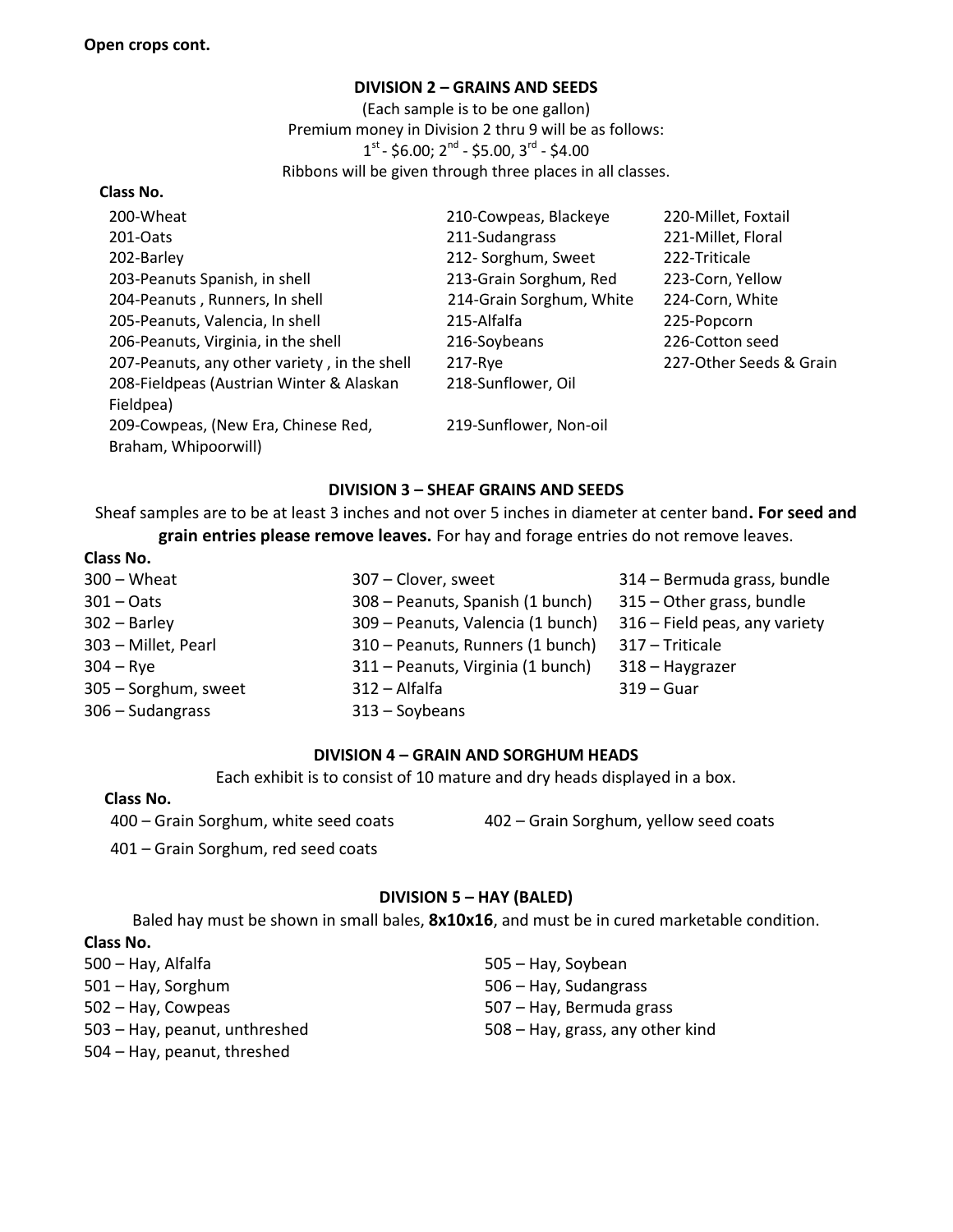#### **DIVISION 6 – CORN**

Ten mature dry ears must be displayed in a box.

# **Class No.**

– Corn, white 602 – Corn, any other variety or color – Corn, yellow 603 – Popcorn, any variety

#### **DIVISION 7 – VEGETABLES**

## **Class No.**

– Irish Potatoes, any variety (6) 715 – Pumpkin, pie – Sweet Potatoes (6) 716 – Watermelon – Onions, any variety (6) 717 – Cantaloupe (3) – Turnips, any variety (6) 718 – Peppers, Bell (6) – Beets (6) 719 – Peppers, other variety (6) – Carrots (6) 720 – Peppers, chilies any variety (6" or longer)(6) – Radishes (6) 721 – Peppers, Jalapeno, red or green (6) – Tomatoes, small fruited (1" or less in diameter)(6) 722 – Peppers, Pimento, red or green (6) – Tomatoes, large fruited (over 1" in diameter)(6) 723 – Okra (12) – Tomatoes – cherry or pear(6) 724 – Collards (3 bunches) – Eggplant (3) 725 – Cucumbers, green, pickling (3) – Summer Squash (3) 726 – Cucumbers, green, slicing (3) – Winter Squash (1) 727 – Beans, green (12) – Curshaw 728 – Beans, any variety, dry gallon

- 
- 
- 
- 
- 
- 
- 
- 
- 
- 
- 
- 
- Pumpkin, field 729 Peas, green, edible, (purple hull, blackeye, crowder, cream, etc.)(12)
	- Any other vegetable not listed

# **Class No.**

– Peaches (6)

– Apples (6) 803 – Grapes (bunch) – Pears (6) 804 – Pecan Cluster

## **DIVISION 9 – MISCELLANEOUS CROPS**

**DIVISION 8 – FRUIT AND NUTS**

## **Class No.**

- Sunflower, oil type (3 heads)
- Sunflower, confectionery (3 heads)
- Gourds, ornamental
- Pumpkin, ornamental

– Largest or most unusual crop or vegetable – may or may not be commercial crop – may be grown for ornamental purposes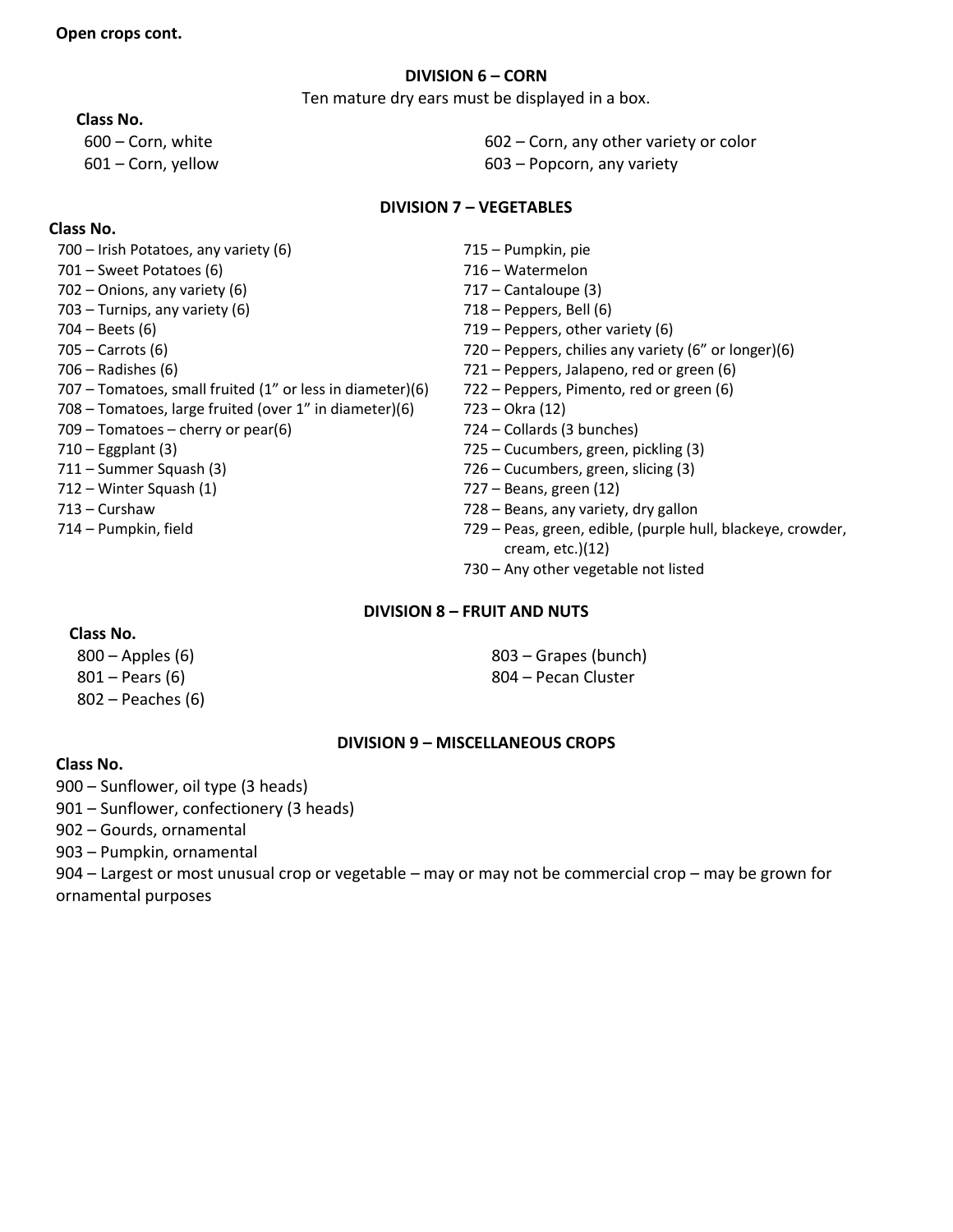#### **GIANT WATERMELON & PUMPKIN CONTEST**

Entries will be entered in and subject to the same special rules of the Open Crop exhibits. If you think you have grown the largest Watermelon or Pumpkin in the Panhandle South Plains Area of Texas or Eastern New Mexico, bring it to the Fair and we will weigh it in.

# **Weight minimum for the giant watermelon is 70 lbs.**

The following premiums will be paid by check for the heaviest Watermelon and Pumpkin.

# **This will be a terminal show. All entries will become property of the South Plains Fair.**

| Watermelon           | Pumpkin               |
|----------------------|-----------------------|
| $1^{\rm st}$ – \$150 | $1^{\rm st}$ – \$150  |
| $2^{nd} - $100$      | $2nd - $100$          |
| $3^{rd} - 550$       | $3^{\text{rd}} - $50$ |